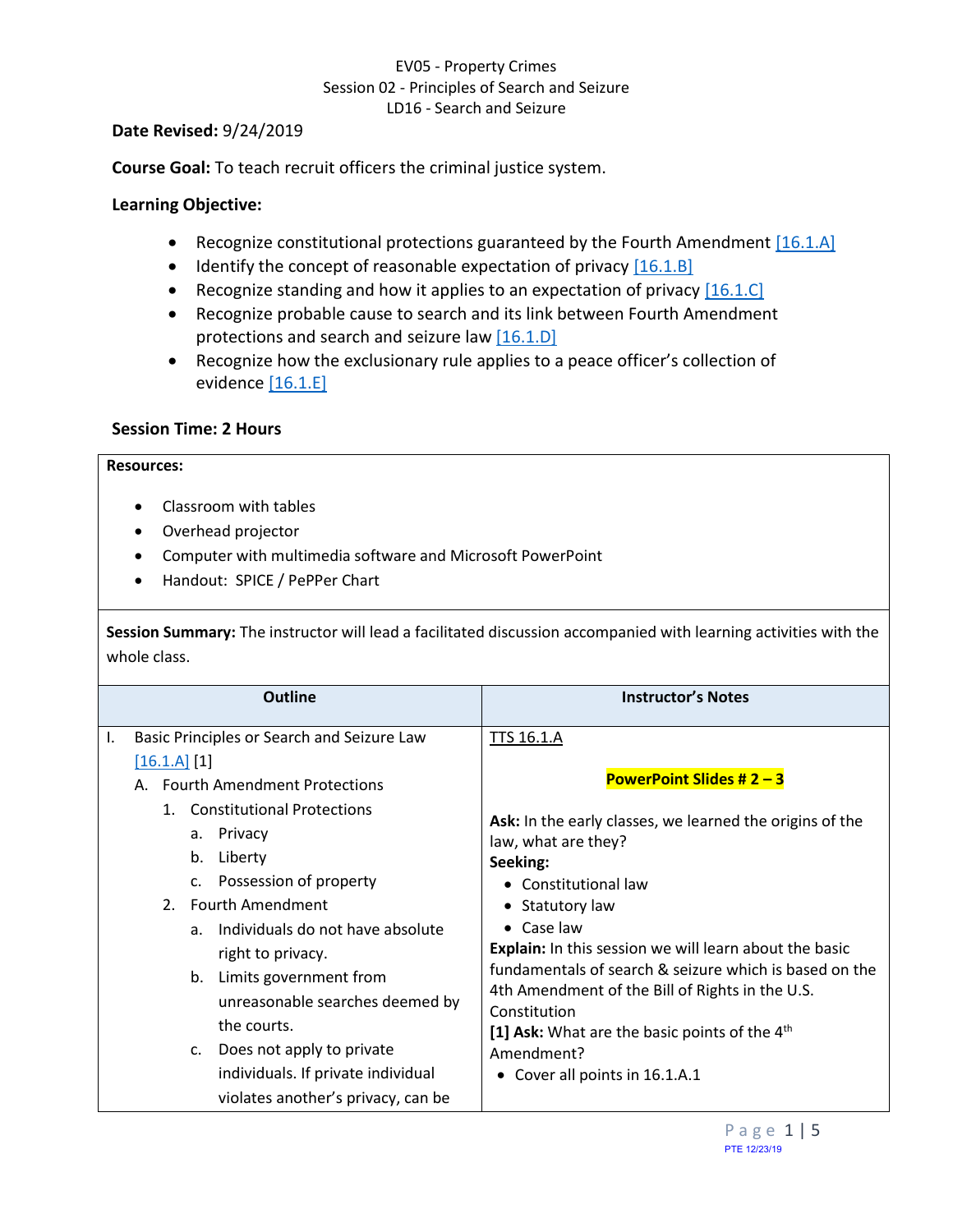### <span id="page-1-0"></span>EV05 - Property Crimes Session 02 - Principles of Search and Seizure LD16 - Search and Seizure

|    |                                            |     |                                              | <b>PLATULATION PLATUL</b>                           |
|----|--------------------------------------------|-----|----------------------------------------------|-----------------------------------------------------|
|    |                                            |     | handled in civil court.                      |                                                     |
| В. | Reasonable Expectation of Privacy [16.1.B] |     |                                              | TTS 16.1.B - 16.1.C (1 hour)                        |
|    |                                            |     | 1. Expectation of privacy can exists as long |                                                     |
|    |                                            | as: |                                              | <b>Run</b> Learning Activity #1 in conjunction with |
|    |                                            | a.  | Individuals have indicated that they         | PowerPoint Slides #4-23.                            |
|    |                                            |     | personally (subjectively) expect             | [LD 3 infused]                                      |
|    |                                            |     | privacy in the object or area                |                                                     |
|    |                                            |     | b. Their expectation is one which            | Note: See last page for learning activity #1        |
|    |                                            |     | society is prepared to recognize as          |                                                     |
|    |                                            |     | legitimate                                   |                                                     |
|    | 2.                                         |     | <b>Related Terms</b>                         |                                                     |
|    |                                            | а.  | Subjective expectation of privacy-           |                                                     |
|    |                                            |     | person's state of mind                       |                                                     |
|    |                                            |     | demonstrated by affirmative action           |                                                     |
|    |                                            |     | designed to protect their privacy            |                                                     |
|    |                                            |     | (e.g., building a fence, closing             |                                                     |
|    |                                            |     | window shades, locking a                     |                                                     |
|    |                                            |     | compartment, etc.).                          |                                                     |
|    |                                            |     | b. Objective reasonableness refers to        |                                                     |
|    |                                            |     | whether society is prepared to               |                                                     |
|    |                                            |     | recognize the individual's                   |                                                     |
|    |                                            |     | expectation as reasonable.                   |                                                     |
|    |                                            | c.  | Curtilage-the relatively small and           |                                                     |
|    |                                            |     | usually well-defined area                    |                                                     |
|    |                                            |     | immediately around a residence to            |                                                     |
|    |                                            |     | which the occupant has a                     |                                                     |
|    |                                            |     | reasonable expectation of privacy.           |                                                     |
|    | 3.                                         |     | Expectation of privacy beyond a home         |                                                     |
|    |                                            |     |                                              |                                                     |
|    | or person<br>а.                            |     | Driveway                                     |                                                     |
|    |                                            |     | 1) Closed gate at entrance >                 |                                                     |
|    |                                            |     | occupants wish to block                      |                                                     |
|    |                                            |     |                                              |                                                     |
|    |                                            |     | entrance to public > Higher                  |                                                     |
|    |                                            |     | Expectation                                  |                                                     |
|    |                                            |     | Driveway only access to front<br>2)          |                                                     |
|    |                                            |     | door > assumed driveway is part              |                                                     |
|    |                                            |     | of open access to front door >               |                                                     |
|    |                                            |     | Lower Expectation                            |                                                     |
|    |                                            |     | b. Windows                                   |                                                     |
|    |                                            |     | 1) Shades or curtains drawn >                |                                                     |
|    |                                            |     | occupants wish to block view >               |                                                     |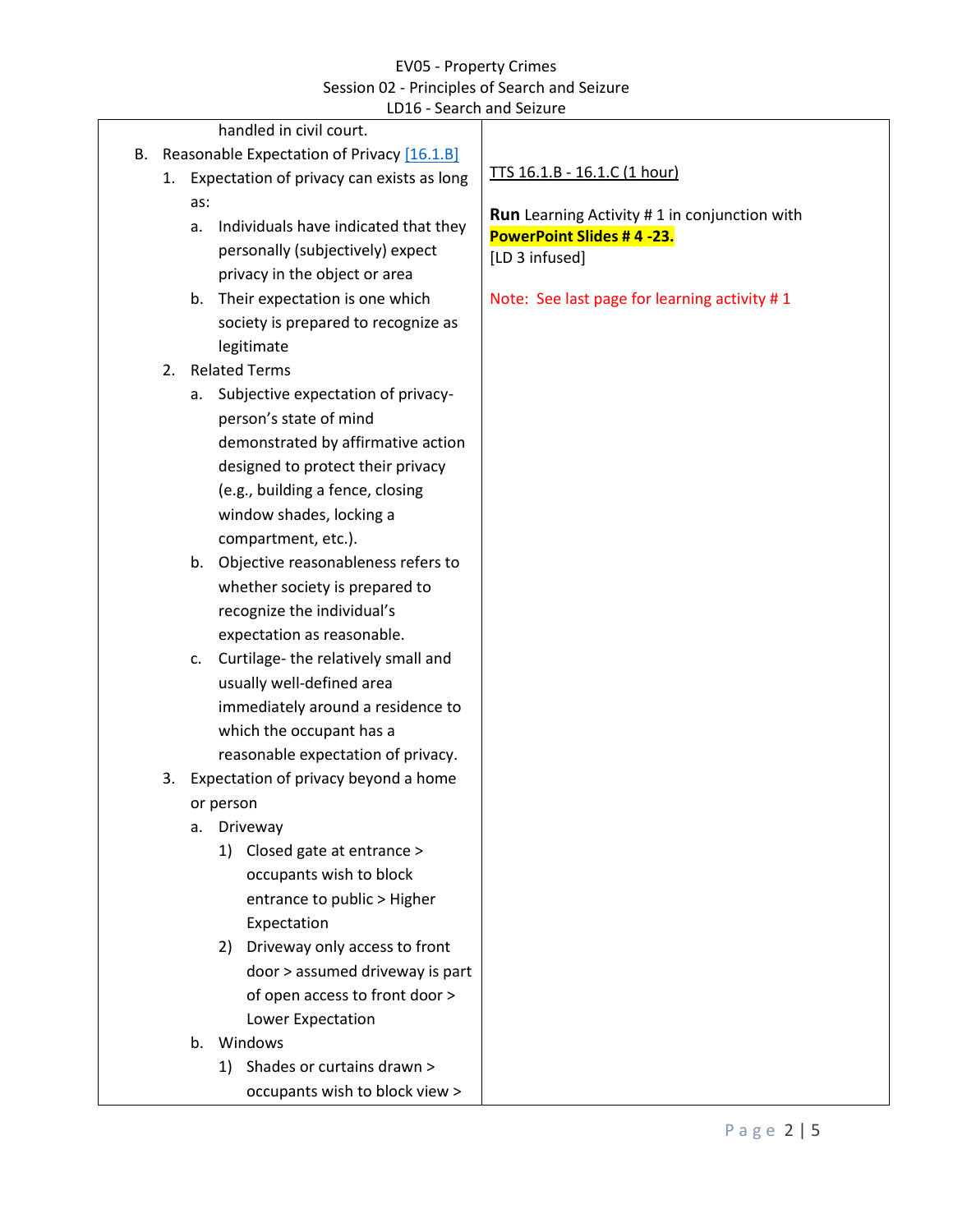## EV05 - Property Crimes Session 02 - Principles of Search and Seizure

<span id="page-2-0"></span>

|  |               | LD16 - Search and Seizure               |  |
|--|---------------|-----------------------------------------|--|
|  |               | <b>Higher Expectation</b>               |  |
|  |               | Shades or curtains open or<br>2)        |  |
|  |               | made with material easily seen          |  |
|  |               | through > occupants don't care          |  |
|  |               | who sees in > Lower                     |  |
|  |               | Expectation                             |  |
|  | $C_{\bullet}$ | Walls                                   |  |
|  |               | High, solid wall general public<br>1)   |  |
|  |               | can't see over > Higher                 |  |
|  |               | Three foot wall > Lower<br>2)           |  |
|  |               | d. Fences                               |  |
|  |               | 1) Can't be seen through without        |  |
|  |               | getting close and peeking >             |  |
|  |               | Higher                                  |  |
|  |               | Wire fence easy to see through<br>2)    |  |
|  |               | > Lower                                 |  |
|  | e.            | Garbage                                 |  |
|  |               | 1) Stored next to house > Higher        |  |
|  |               | Placed at curbside > Lower<br>2)        |  |
|  |               | 4. Open Fields                          |  |
|  | а.            | So open to public view that the         |  |
|  |               | owner or possessor is deemed to         |  |
|  |               | have implicitly invited the general     |  |
|  |               | public to view the area.                |  |
|  |               | b. Open fields do not have to be either |  |
|  |               | open or real fields to qualify.         |  |
|  |               | 5. Overflights                          |  |
|  | а.            | Flight of a plane or helicopter over    |  |
|  |               | an area.                                |  |
|  |               | b. Lower expectation of privacy as long |  |
|  |               | as:                                     |  |
|  |               | At an altitude permitted by FAA<br>1)   |  |
|  |               | regulations                             |  |
|  |               | Being operated in a "physically<br>2)   |  |
|  |               | nonintrusive manner"                    |  |
|  |               | 6. Standing [16.1.C]                    |  |
|  |               | a. Exists only if person has reasonable |  |
|  |               | expectation of privacy of area being    |  |
|  |               | searched.                               |  |
|  |               | b. Only the person with standing can    |  |
|  |               | challenge the search and seizure.       |  |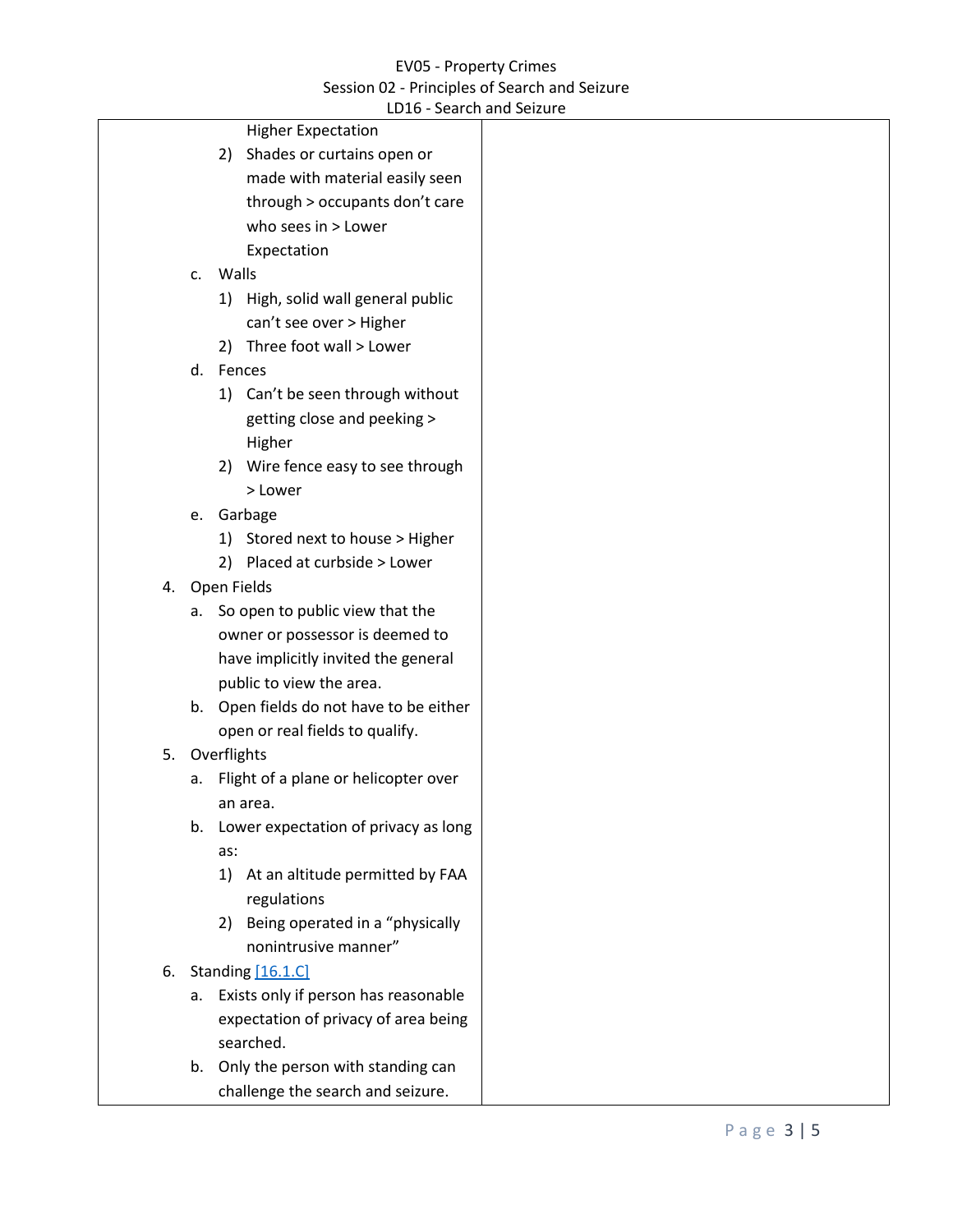# <span id="page-3-0"></span>EV05 - Property Crimes Session 02 - Principles of Search and Seizure

<span id="page-3-1"></span>

| LD16 - Search and Seizure<br>Established by<br>c.<br>1) Ownership<br>2) Lawful possession<br>3) Authority<br>Control of the area searched or<br>4)<br>the property seized<br>C. Probable Cause to Search [16.1.D]<br>1. Probable Cause to Search<br>Having enough facts or information<br>a.                                                                                                                 | TTS 16.1.D - 16.1.E<br>• Ask any recruit What in their own words is probable<br>cause?<br>• Conduct discussion or guide answer to TTS 16.1.D                                                        |
|--------------------------------------------------------------------------------------------------------------------------------------------------------------------------------------------------------------------------------------------------------------------------------------------------------------------------------------------------------------------------------------------------------------|-----------------------------------------------------------------------------------------------------------------------------------------------------------------------------------------------------|
| to provide a fair probability, or a<br>substantial chance, that the item<br>sought is located in the place to be<br>searched.<br>b. Peace officers must be able to<br>articulate how and why they have a<br>fair probability to believe:<br>1) A crime has occurred or is about<br>to occur<br>2) Evidence pertaining to the crime<br>exists<br>The evidence is at the location<br>3)<br>they wish to search | . Note: TTS also covered in learning activity Search<br>Warrant run at 16.2.A                                                                                                                       |
| Training and experience will differ<br>2.<br>among officers and will affect how<br>probable cause is established.                                                                                                                                                                                                                                                                                            |                                                                                                                                                                                                     |
| The Exclusionary Rule [16.1.E]<br>3.<br>If a court finds a search or seizure<br>a.<br>unreasonable and Fourth<br>Amendment rights were violated, all<br>items seized during search will be<br>excluded as evidence at trial.                                                                                                                                                                                 | • Ask What do you think will happen if a search was<br>conducted but 4 <sup>th</sup> Amendment rights were violated?<br>. Note: This TTS also covered in learning activity Search<br>Warrant 16.2.A |
| Referred to as the fruit of the<br>b.<br>poisonous tree                                                                                                                                                                                                                                                                                                                                                      |                                                                                                                                                                                                     |